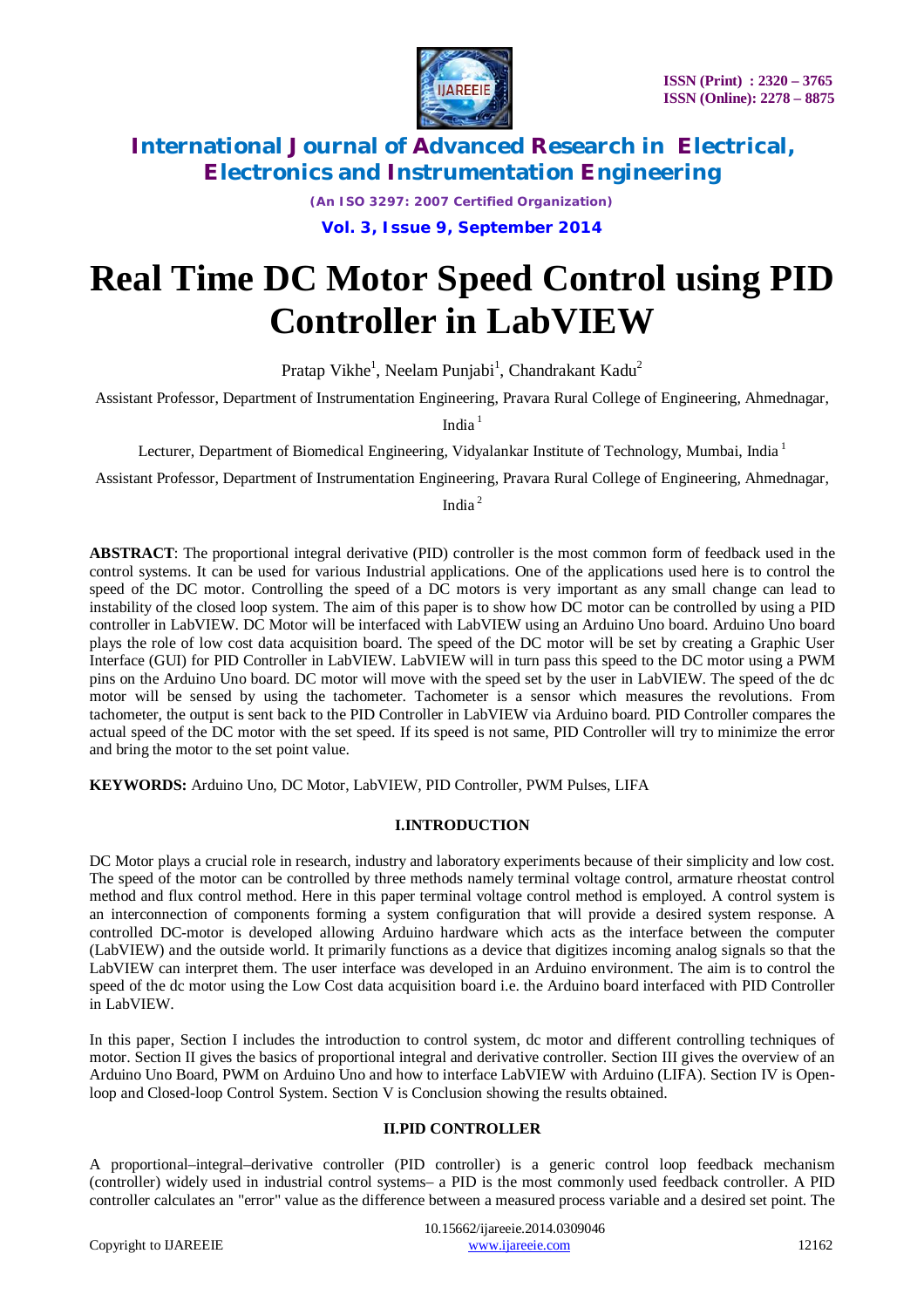

*(An ISO 3297: 2007 Certified Organization)*

### **Vol. 3, Issue 9, September 2014**

controller attempts to minimize the error by adjusting the process control inputs [4]. A PID controller consists of a Proportional element, an Integral element and a Derivative element, all three connected in parallel. All of them take the error as input. Kp, Ki, Kd are the gains of P, I and D elements respectively. In Figure 1 a schematic of a system with a PID controller is shown. The PID controller compares the measured process value with a reference setpoint value. The difference or error, e, is then processed to calculate a new process input. This input will try to adjust the measured process value back to the desired setpoint. The alternative to a closed loop control scheme such as the PID controller is an open loop controller. Open loop control (no feedback) is in many cases not satisfactory, and is often impossible due to the system properties. By adding feedback from the system output, performance can be improved [6].



Figure 1: Closed Loop System with PID controller

Unlike a simple proportional control algorithm, the PID controller is capable of manipulating the process inputs based on the history and rate of change of the signal. This gives a more accurate and stable control method [5]. The basic idea is that the controller reads the system state by a sensor. Then it subtracts the measurement from a desired reference to generate the error value. The error will be managed in three ways, to:

1. Handle the present, through the proportional term,

2. Recover from the past, using the integral term,

3. Anticipate the future, through the derivative term.

In this paper we will use a basic open loop system and a closed loop system with PID system to control the DC motor.

#### **III.ARDUINO UNO BOARD**

The Arduino Uno is a microcontroller board based on the ATmega328. It has 14 digital input/output pins (of which 6 can be used as PWM outputs), 6 analog inputs, a 16 MHz ceramic resonator, a USB connection, a power jack, an ICSP header, and a reset button. It contains everything needed to support the microcontroller; simply connect it to a computer with a USB cable or power it with an AC-to-DC adapter or battery to get started.



Figure 2: Arduino Uno Front and Back

The Uno differs from all preceding boards in that it does not use the FTDI USB-to-serial driver chip. Instead, it features the Atmega16U2 (Atmega8U2 up to version R2) programmed as a USB-to-serial converter.

The specifications of Arduino Uno are as follows:

| Microcontroller          | ATmega328             |
|--------------------------|-----------------------|
| <b>Operating Voltage</b> | 5V                    |
|                          | 10.15662/ijareeje.201 |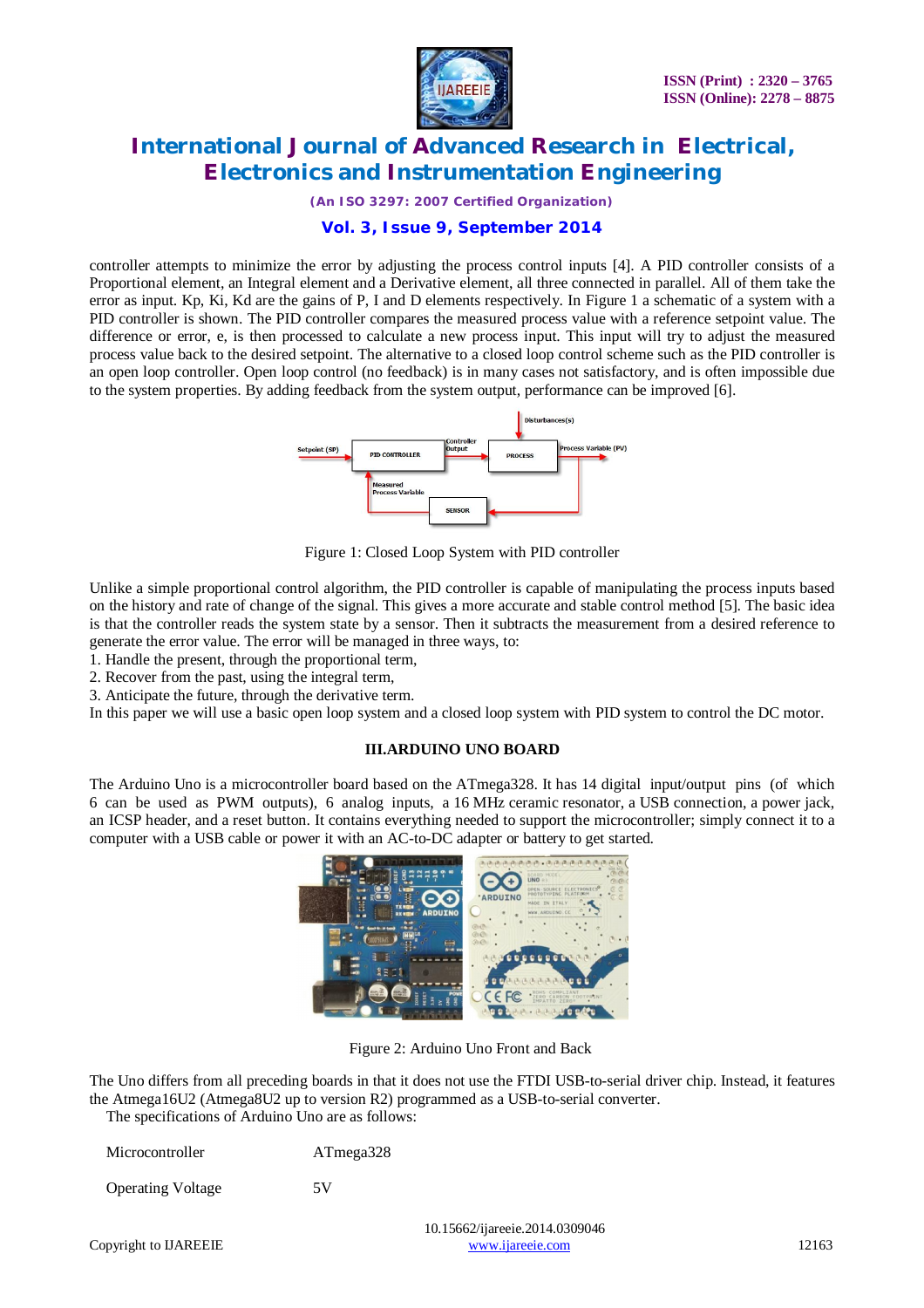

*(An ISO 3297: 2007 Certified Organization)* **Vol. 3, Issue 9, September 2014**

| Input Voltage (recommended) | $7-12V$                                              |
|-----------------------------|------------------------------------------------------|
| Input Voltage (limits)      | $6-20V$                                              |
| Digital I/O Pins            | 14 (of which 6 provide PWM output)                   |
| Analog Input Pins           | 6                                                    |
| DC Current per I/O Pin      | $40 \text{ mA}$                                      |
| DC Current for 3.3V Pin     | $50 \text{ mA}$                                      |
| <b>Flash Memory</b>         | 32 KB (ATmega328) of which 0.5 KB used by bootloader |
| <b>SRAM</b>                 | 2 KB (ATmega328)                                     |
| <b>EEPROM</b>               | 1 KB (ATmega328)                                     |
| Clock Speed                 | 16 MHz                                               |

#### **A. Using PWM on an Arduino**

Pulse Width Modulation or PWM is a technique for supplying electrical power to a load that has a relatively slow response. The supply signal consists of a train of voltages pulses such that the width of individual pulses controls the effective voltage level to the load. Both AC and DC signals can be simulated with PWM. The PWM pulse train acts like a DC signal when devices that receive the signal have an electromechanical response time that is slower than the frequency of the pulses. For a DC motor, the energy storage in the motor windings effectively smooth's out the energy bursts delivered by the input pulses so that the motor experiences a lesser or greater electrical power input depending on the widths of the pulses. The formula below shows the voltage signal comprised of pulses of duration  $\tau_0$  that repeat every  $\tau_c$  units of time. The output of a PWM channel is either  $V_s$  volt during the pulse or zero volts otherwise. If this signal is supplied as input to a device that has a response time much larger than  $\tau_c$ , the device will experience the signal as an approximately DC input with an effective voltage of

$$
V_{\rm eff} = V_s \frac{\tau_0}{\tau_c} \tag{1}
$$

The ratio  $\tau_0 = \tau_c$  is called the duty cycle of the square wave pulses. The effective DC voltage supplied to the load is controlled by adjusting the duty cycle. An Arduino Uno has 14 digital input/output (I/O) pins. Conventional, i.e., not PWM, operation of the digital I/O pins is controlled with the pinMode, digitalRead and digitalWrite functions. The pinMode function is used to configure a pin as an input or output. When a digital I/O pin is configured as an input, digitalRead reads the state of the pin, which will be either HIGH or LOW. In an Arduino sketch, HIGH is a predefined constant that is evaluated as "true" in a conditional expression, and is equivalent to a numerical value of 1. Electrically, a value of HIGH means the pin voltage is close to 5 V. Similarly, the constant LOW is interpreted as "false" in conditional expressions, it is numerically equivalent to 0, and electrically the pin voltage is 0. When a digital I/O pin is configured for output, digitalWrite is used to set the pin voltage to HIGH or LOW. On an Arduino Uno, PWM output is possible on digital I/O pins 3, 5, 6, 9, 10 and 11. On these pins the analogWrite function is used to set the duty cycle of a PWM pulse train that operates at approximately 500 Hz<sup>2</sup>. Thus, with a frequency  $f_c = 500$  Hz, the period is  $\tau_c = 1/f_c$  $\sim$ 2ms. As with conventional digital I/O, the pinMode function must be called first to configure the digital pin for output. The digital output voltage of an Arduino Uno is either 0 V or 5 V. Thus, in Equation (1),  $V_s = 5$  V. The PWM output level with the analogWrite is an 8-bit value that corresponds to an effective voltage range of 0 to 5 V.

 10.15662/ijareeie.2014.0309046 Copyright to IJAREEIE www.ijareeie.com 12164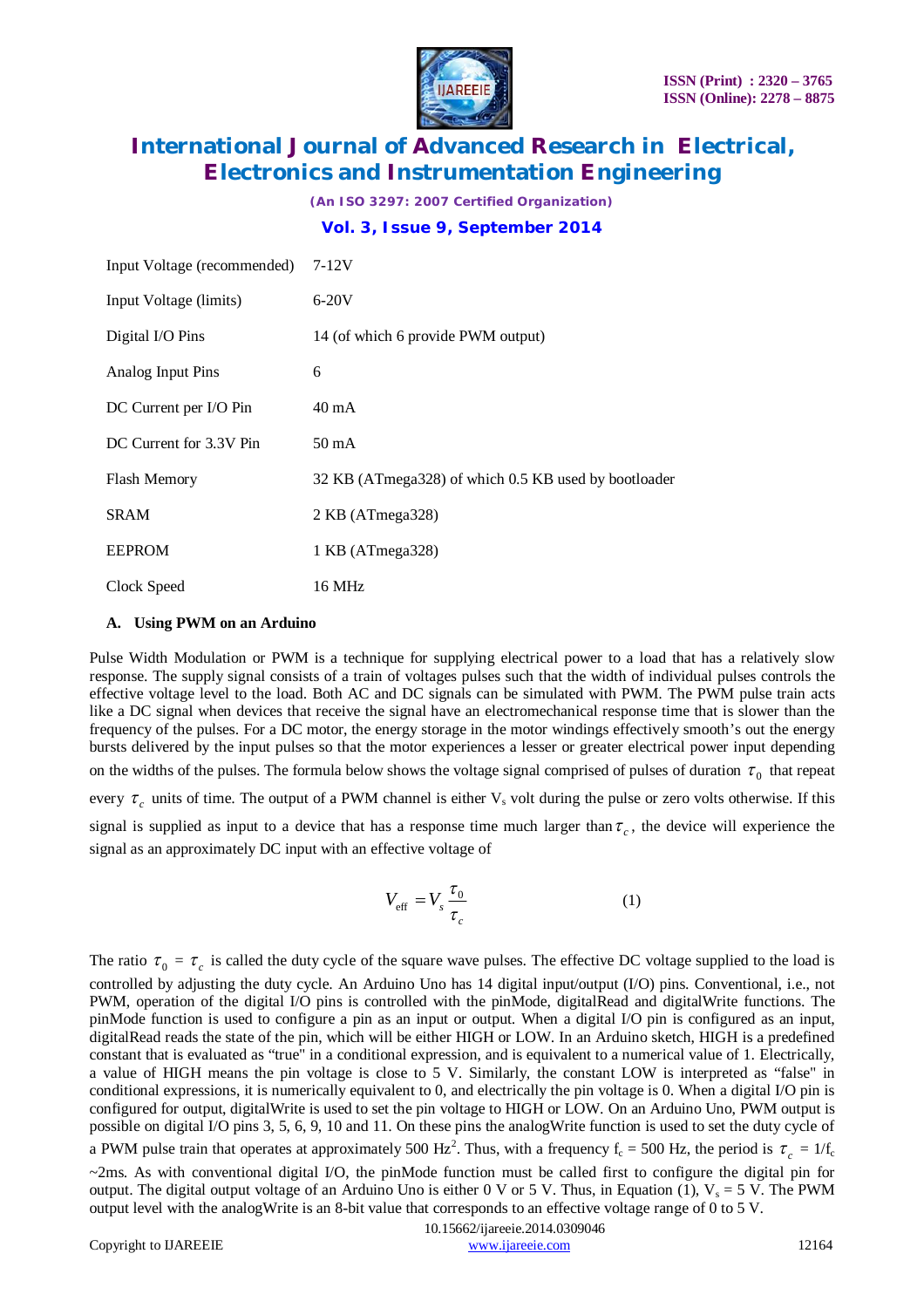

*(An ISO 3297: 2007 Certified Organization)*

#### **Vol. 3, Issue 9, September 2014**



Equation (2) depicts the relationships between the PWM output parameters. Thus,

$$
PWM\_out\_level = 255 \times \frac{\tau_0}{\tau_c}
$$
 (2)  
Therefore,  $PWM\_out\_level = 255 \times \frac{V_{eff}}{V_s}$  (3)

Since  $Vs = 5V$  always, for routine calculations, we can use the simple formula

$$
PWM\_out\_level = 255 \times \frac{V_{\text{eff}}}{5}
$$

#### **B. LabVIEW Interface for Arduino (LIFA)**

A sketch for the Arduino microcontroller acts as an I/O engine that interfaces with the LabVIEW Vis through a serial connection. This helps to move information from Arduino to LabVIEW without adjusting the communication, synchronization or even a single line of code. Using the Open, Read/Write, Close convention in LabVIEW we can access the digital, analog and pulse width modulated signals of the Arduino microcontroller. The Arduino microcontroller must be connected to the computer with the LabVIEW through a USB, Serial, or Bluetooth.

#### **IV.RESULTS AND DISCUSSION**

#### **A. Open-Loop System:**

The Block Diagram of the Open-Loop System:



Figure 4: Block diagram of Open-Loop System

The program usually begins with the while loop on the block diagram and initializing the Arduino connections to LabVIEW interface for Arduino sketch. The tools required can be found in the Arduino palette (available after installing LIFA package).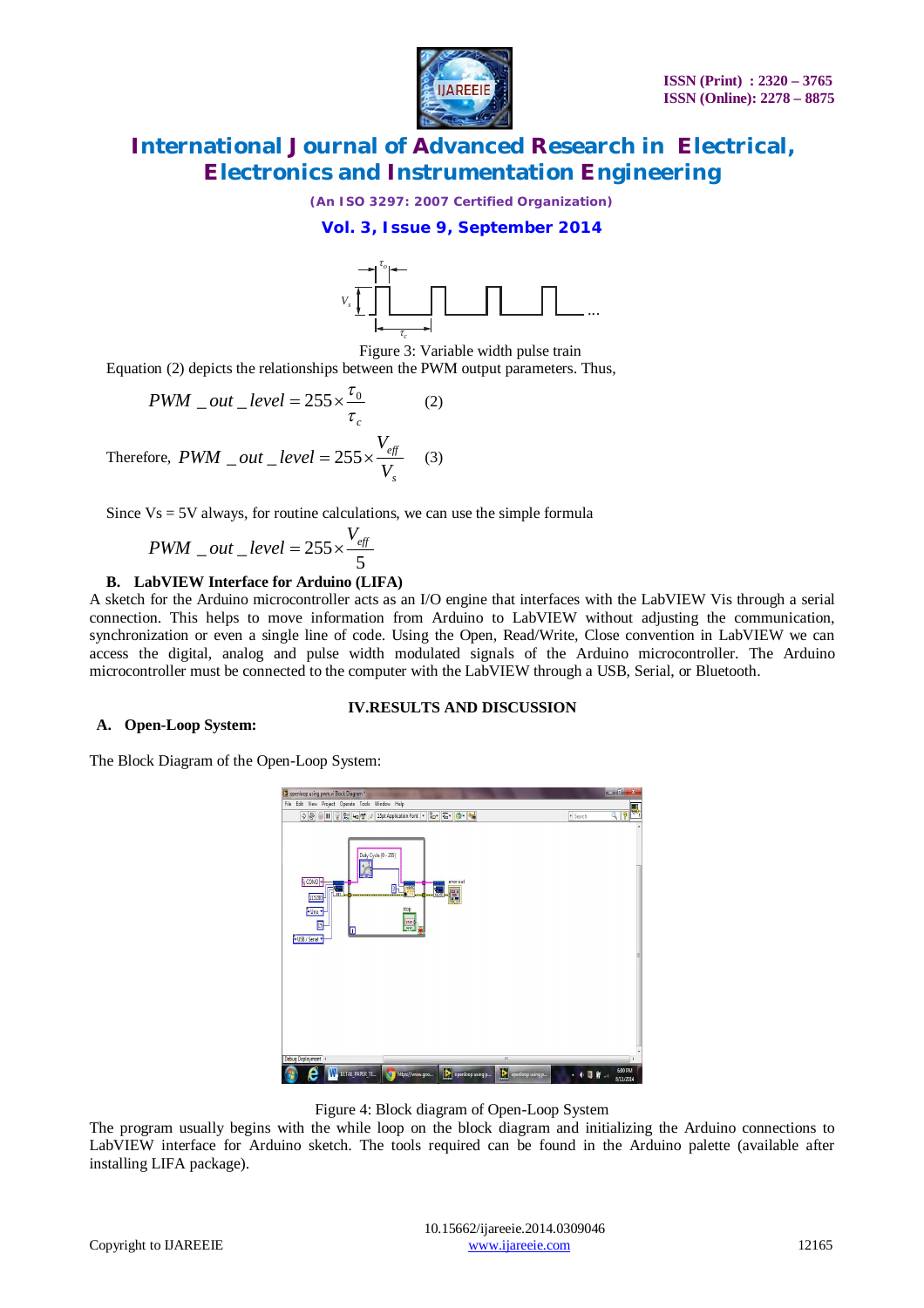

*(An ISO 3297: 2007 Certified Organization)*

**Vol. 3, Issue 9, September 2014**

Front Panel of Open-Loop System:

| File Edit View Project Operate Tools Window Help              |                                                 |          |
|---------------------------------------------------------------|-------------------------------------------------|----------|
| ◇图 ■ II 15pt Application Font ▼ 品 面 盘                         | · Search                                        | 70<br>Q  |
|                                                               |                                                 |          |
|                                                               |                                                 |          |
| error out                                                     |                                                 |          |
| status code                                                   |                                                 |          |
| $\mathcal{I}$<br>1073676294                                   |                                                 |          |
| source                                                        |                                                 |          |
| VISA Read in LabVIEW                                          |                                                 |          |
| Interface for                                                 |                                                 |          |
| <b>STOP</b><br>Archinn Milly Send<br>$\overline{\phantom{a}}$ |                                                 |          |
|                                                               |                                                 |          |
| Duty Cycle (0 - 255)                                          |                                                 |          |
| 120 140<br>160                                                |                                                 |          |
| 100<br>7<br>180                                               |                                                 |          |
| 7<br>80 <sub>1</sub>                                          |                                                 |          |
| ,200                                                          |                                                 |          |
| $60 -$                                                        |                                                 |          |
| $-220$<br>$40 -$                                              |                                                 |          |
| $^{\sim}$ 240                                                 |                                                 |          |
| 20 <sup>2</sup><br>255                                        |                                                 |          |
| 0                                                             |                                                 |          |
|                                                               |                                                 |          |
| Debug Deployment                                              | m                                               |          |
| $\sum$ openloop u<br><b>W.</b> DETAE_PAP                      | $\left  \sum_{n=1}^{\infty} \right $ openloop u | 11:00 PM |

Figure 5: Front Panel of the Open-Loop System

DC motor control using Pulse Width Modulation (PWM) signifies the controllability of the Arduino hardware and LabVIEW software. Graphical User Interface created by the LabVIEW is extremely pleasing and user friendly. Various controls like PID controllers, Analog and digital Filters etc can be incorporated in the advance versions in the closed loop system (PID block is available in LabVIEW control system palette) [2].

### **B. Closed-Loop System**

The Block diagram of the Closed-Loop System is as shown below:



Figure 6: Block diagram of Closed-Loop System

PID controller will compare the setpoint value with the value received from the Arduino. Arduino receives this value from tachometer. Tachometer measures the revolutions of the DC motor. If the two values are not same, PID controller will try to minimize this error and bring the DC Motor to the desired speed.